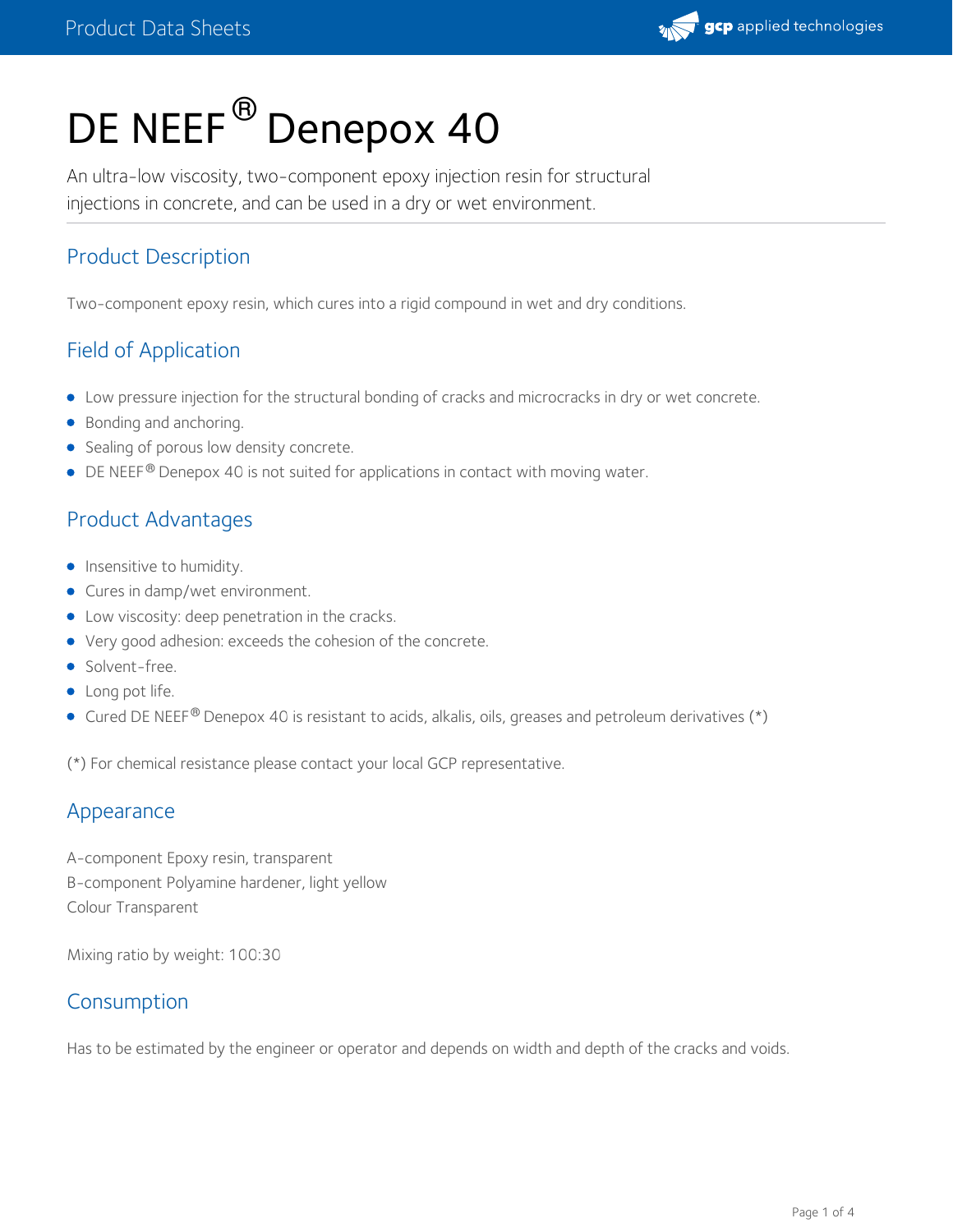

# Technical Data / Properties

| Property                        | <b>Unit</b>        | Value                     | Standard       |
|---------------------------------|--------------------|---------------------------|----------------|
| Bond strength to dry concrete   | MPa                | Exceeds concrete cohesion | EN 1542        |
| Bond strength to damp concrete  | MPa                | Exceeds concrete cohesion | EN 1542        |
| Compressive strength            | MPa                | Approx. 100               | NBN EN 196     |
| Tensile strength                | MPa                | > 50                      | <b>ISO 527</b> |
| Flexural strength               | MPa                | 50 <sup>o</sup>           | NBN EN 196     |
| Glass transition temperature    | $^{\circ}$ C       | < 60                      | EN 12614       |
| Density at 25 °C                | Kg/dm <sup>3</sup> | Approx. 1.1               | EN ISO 2811    |
| Viscosity at 25°C               | mPa.s              | Approx. 85                | EN ISO 3219    |
| Pot life (100g at 25 °C)        | Min                | Approx. 80                |                |
| Minimum application temperature | $^{\circ}$ C       | 10                        |                |

Full chemical resistances are only reached after a curing period of 7 days at 20 °C. Mechanical properties of epoxy resins decrease at temperatures higher than 50°C.

#### Accessories

To be ordered separately

- $\bullet$  DE NEEF® IP 1C-Manual hand pump.
- DE NEEF<sup>®</sup> IP 1C-Compact electrical airless diaphragm pump.
- DE NEEF® Washing Agent Eco
- Packers and connectors.

(Please consult the relevant data sheet).

#### Application

1. Surface preparation. Surfaces to be repaired or sealed need to be clean and sound. The concrete surface must be free of dust, laitance, sealers, grease or any other contaminants that might influence bonding of the resin to the concrete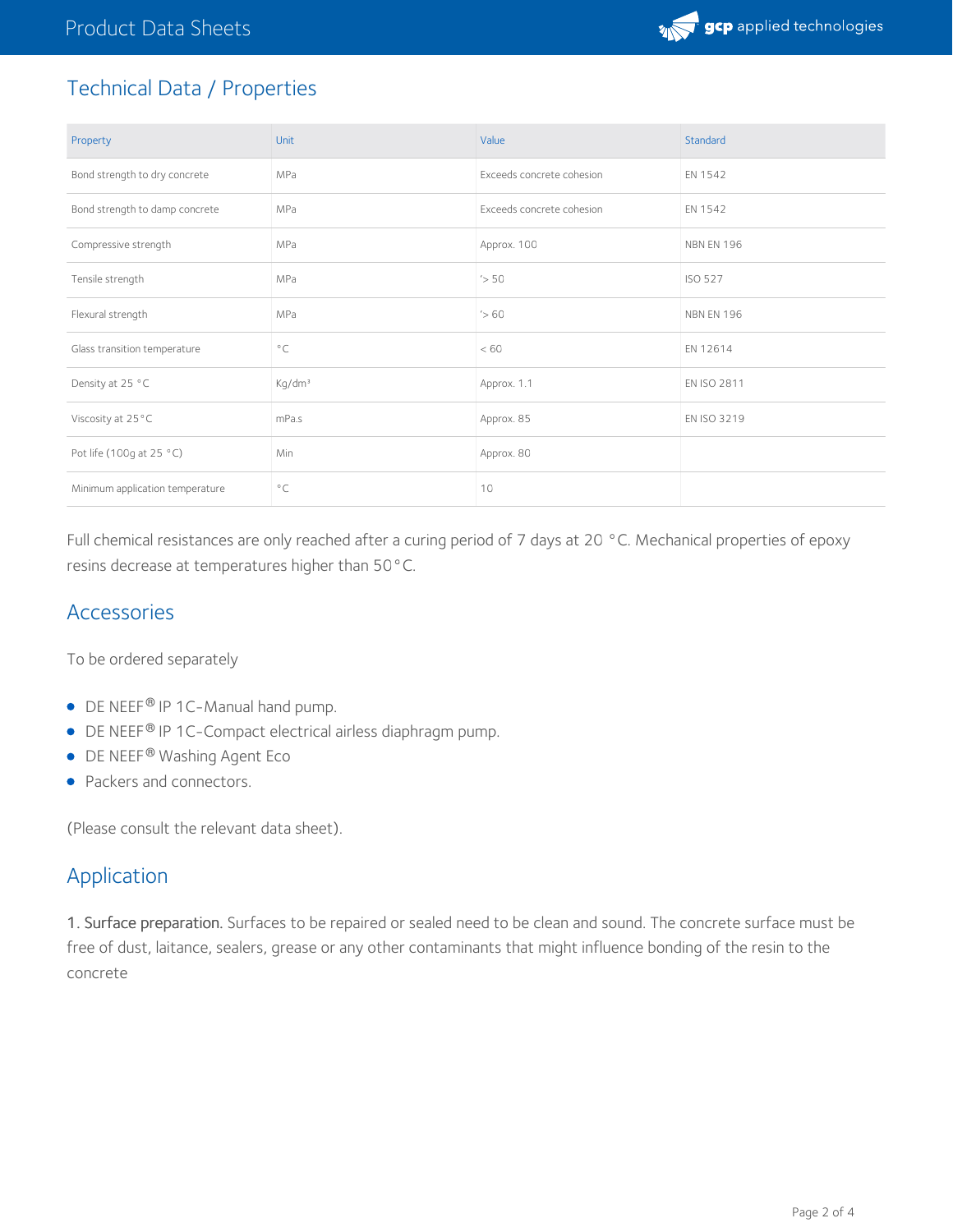

2. Injection ports. Entry ports for injecting should be approved devices spaced at appropriate intervals to accomplish full penetration of the resin into the cracks or voids.

- Drilled ports

Drilling of cracks for packers needs to be executed in accordance with local regulations. After drilling the hole, insert packer.

- Glued ports (plastic or metal)

The injection ports should be fixed to the surface of the crack with Multitek Adhesive SDW.

Apply a layer of Multitek Adhesive SDW, polyester paste or fast curing cement to the surface of the crack.

3. Mixing. Mix the pre-weighted quantities of resin (A-component) and hardener (B-component) with a low speed mixer (300rpm) until a homogeneous liquid is obtained. Never mix more material than the quantity that can be used up within 60 minutes.

Heat is generated by the exothermic reaction when Components A and B are mixed and temperatures will increase over time. Do not mix more than 500 g at a time or leave more than 500 g of material in the injection equipment for a period longer than 60 minutes to prevent production of intense heat and smoke.

#### MIXING RATIO A B

|           | Component A | Component B |
|-----------|-------------|-------------|
| By weight | 100         | 30          |
| By volume | 89,5        | 32          |

4. Injection. The crack can be injected with a manual (single piston) pump or a mechanical (single or double piston) injection pump

Initial hardening time: approx. 24h at 20°C

Uncured material and equipment should be cleaned with DE NEEF  $^\circledR$ Washing Agent Eco

## Packaging

3kg set A-component: metal pail Net : 2.3kg (Gross: 2.47kg) B-component: metal pail Net : 0.7kg (Gross: 0.78kg) 1 box 5 pails of A-component and 10 pails of B-component 1 pallet 16 boxes of A-component and 8 boxes of B-component

## **Storage**

DE NEEF®Denepox 40 is sensitive to moisture and should be stored in original containers in a dry area. Storage temperature must be between 5°C and 50°C. Once the packaging has been opened, the useful life of the material is greatly reduced and it should be used as soon as possible. Shelf life: 2 years.